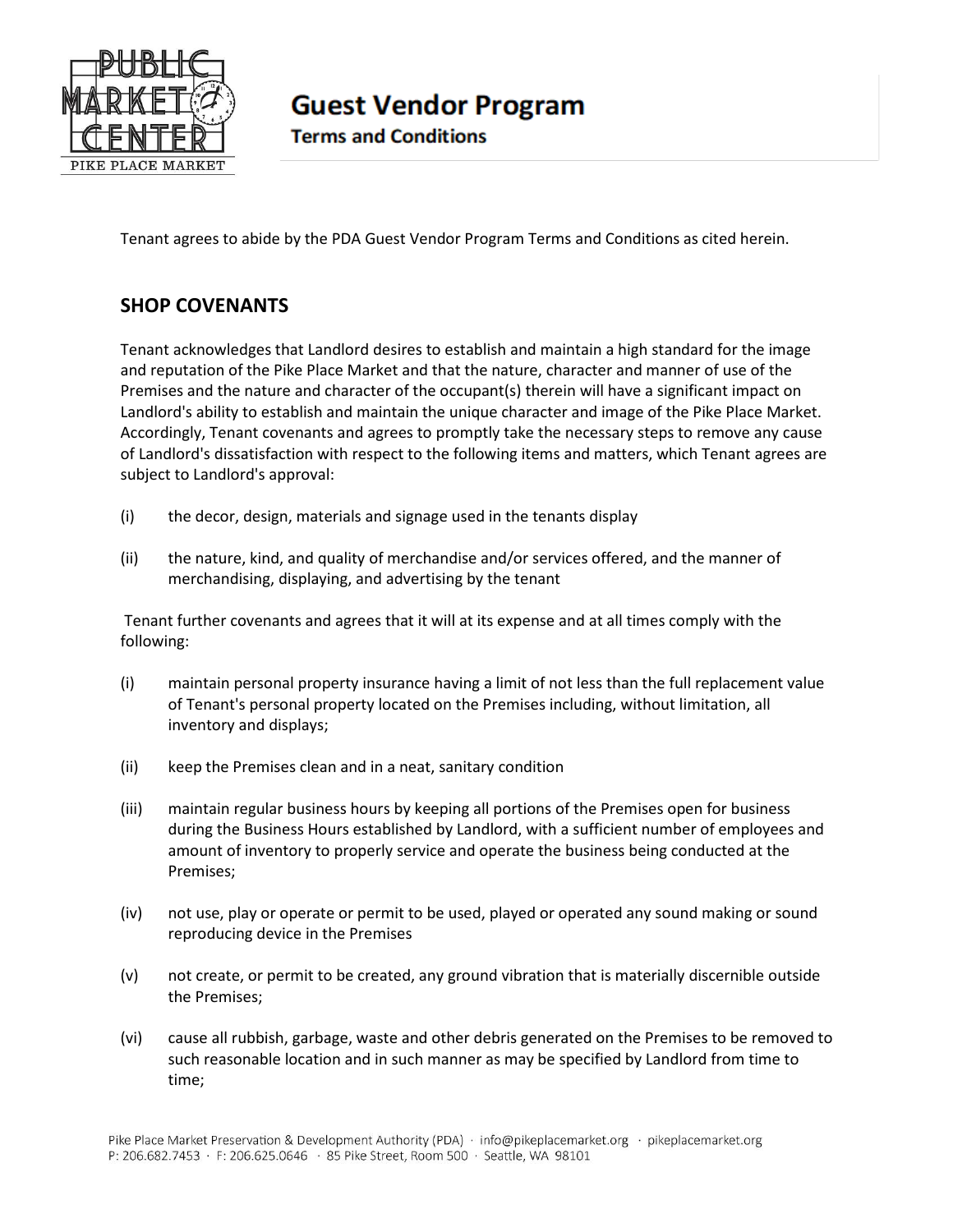(vii) not create, or permit to be created, any noxious odor that is disruptive to the business operations of any other tenant of the Campus;

(viii) adhere to those rules and regulations which Landlord shall establish from time to time including, without limitation, merchandising and customer service standards.

## **MERCHANDISING STANDARDS**

Landlord shall be entitled to adopt, from time to time, merchandising standards setting forth minimum merchandising standards, including but not limited to methods of display, presentation, weighing, and conduct relative to purchasers.

- (A) Hawking Tenant shall not engage or permit any employee or tenant to engage in the following:
	- i. Calling aloud to passers-by who have not yet expressed interest in vendor's goods or services.
	- ii. Advertising, demonstrating, selling, or displaying merchandise or attempting to sell goods or services outside of the leased Premises without obtaining prior approval of Landlord.
	- iii. Other activities deemed by Landlord to routinely interfere with the ability of others to conduct business in the Pike Place Market.

## (B) Refund/Exchange Policy Tenant agrees to adopt and post in clear public view a written policy regarding merchandise refunds and/or exchanges.

(C) Display Guidelines Landlord and Tenant agree that the Premises shall be considered the interior area as described in the vendor agreement.

## MINIMUM STANDARDS FOR ALL BUSINESS

- Business hours shall be clearly posted on the business frontage and business hours shall be consistently maintained.
- Refund and exchange policies must be clearly posted near locations where money is exchanged or sale conducted.
- On request, customers shall be given a receipt with their purchase.